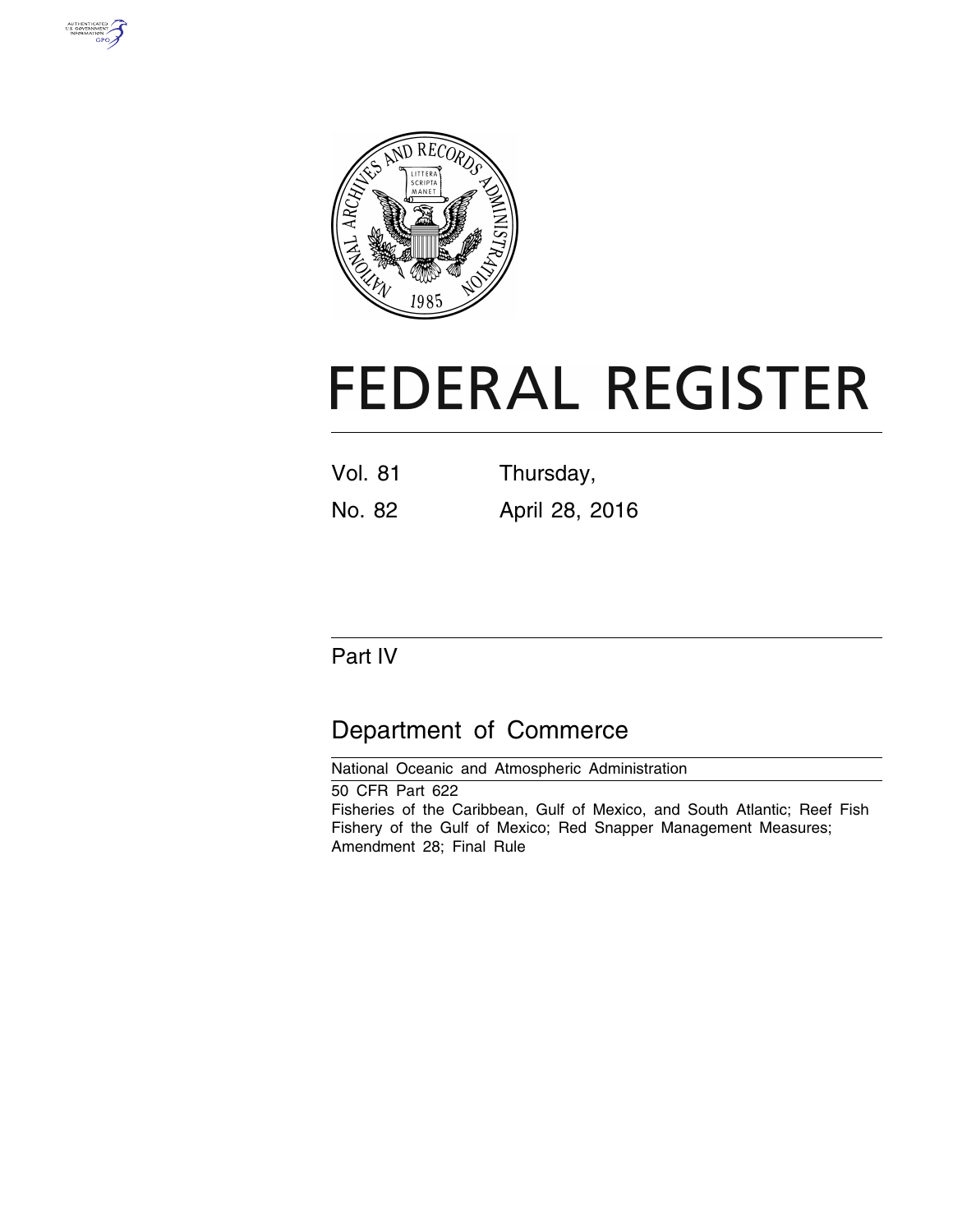#### **DEPARTMENT OF COMMERCE**

#### **National Oceanic and Atmospheric Administration**

#### **50 CFR Part 622**

**[Docket No. 130919819–6040–02]** 

#### **RIN 0648–BD68**

#### **Fisheries of the Caribbean, Gulf of Mexico, and South Atlantic; Reef Fish Fishery of the Gulf of Mexico; Red Snapper Management Measures; Amendment 28**

**AGENCY:** National Marine Fisheries Service (NMFS), National Oceanic and Atmospheric Administration (NOAA), Commerce.

#### **ACTION:** Final rule.

**SUMMARY:** NMFS issues regulations to implement management measures described in Amendment 28 to the Fishery Management Plan for the Reef Fish Resources of the Gulf of Mexico (FMP), as prepared by the Gulf of Mexico Fishery Management Council (Council) (Amendment 28). Amendment 28 and this final rule revise the Gulf of Mexico (Gulf) red snapper commercial and recreational sector allocations of the stock annual catch limits (ACLs). As a result of the revised sector allocations, this final rule revises the red snapper commercial and recreational quotas (which are equivalent to the ACLs) and the recreational annual catch targets (ACTs). This final rule also sets the Federal charter vessel/headboat and private angling component quotas and ACTs based on the revised recreational sector ACLs and ACTs. The purpose of this final rule and Amendment 28 is to reallocate the Gulf red snapper harvest consistent with the 2014 red snapper assessment update while ensuring the allowable catch and recovery benefits from the rebuilding red snapper stock are fairly and equitably allocated between the commercial and recreational sectors.

**DATES:** This final rule is effective May 31, 2016.

**ADDRESSES:** Electronic copies of Amendment 28, which includes an environmental impact statement (EIS), a fishery impact statement, a Regulatory Flexibility Act (RFA) analysis, and a regulatory impact review, may be obtained from the Southeast Regional Office Web site at *[http://](http://sero.nmfs.noaa.gov/sustainable_fisheries/gulf_fisheries/reef_fish/2013/am28/index.html) [sero.nmfs.noaa.gov/sustainable](http://sero.nmfs.noaa.gov/sustainable_fisheries/gulf_fisheries/reef_fish/2013/am28/index.html)*\_ *[fisheries/gulf](http://sero.nmfs.noaa.gov/sustainable_fisheries/gulf_fisheries/reef_fish/2013/am28/index.html)*\_*fisheries/reef*\_*fish/2013/ [am28/index.html.](http://sero.nmfs.noaa.gov/sustainable_fisheries/gulf_fisheries/reef_fish/2013/am28/index.html)* 

**FOR FURTHER INFORMATION CONTACT:**  Peter Hood, Southeast Regional Office, *[Peter.Hood@noaa.gov.](mailto:Peter.Hood@noaa.gov)* 

#### **SUPPLEMENTARY INFORMATION:**

#### **Background**

NMFS and the Council manage the Gulf reef fish fishery under the FMP. The Council prepared the FMP and NMFS implements the FMP through regulations at 50 CFR part 622 under the authority of the Magnuson-Stevens Fishery Conservation and Management (Magnuson-Stevens) Act.

On December 24, 2015, NMFS published a notice of availability for Amendment 28 and requested public comment (80 FR 80310). On January 25, 2016, NMFS published a proposed rule for Amendment 28 and requested public comment (81 FR 4010). The proposed rule and Amendment 28 outline the rationale for the actions contained in this final rule. A summary of the actions implemented by Amendment 28 and this final rule is provided below.

The Gulf red snapper stock is currently overfished and is under a rebuilding plan projected to end in 2032. Consistent with the rebuilding plan, both the commercial and recreational quotas have been allowed to increase as the red snapper stock has recovered. The red snapper commercial and recreational ACLs are equal to the applicable quotas.

The Magnuson-Stevens Act requires that in allocating fishing privileges among fishermen, such allocation shall be fair and equitable to all such fishermen, reasonably calculated to promote conservation, and carried out in such a manner that no particular individual, corporation, or other entity acquires an excessive share of such privileges. For stocks like red snapper, which are subject to a rebuilding plan, the Act requires that harvest restrictions and recovery benefits be allocated fairly and equitably among the fishing sectors. These mandates are intended to ensure that fishery resources are managed for the greatest overall benefit to the nation, particularly with respect to providing food production and recreational opportunities, and protecting marine ecosystems.

The purpose of Amendment 28 is to reallocate red snapper harvest from the commercial sector to the recreational sector, consistent with the 2014 red snapper update assessment, to ensure that the allowable catch and recovery benefits from a rebuilding stock are fairly and equitably allocated between the sectors. The current commercial allocation is reduced from 51 percent to 48.5 percent of the stock ACL and the recreational allocation is increased from 49 percent to 51.5 percent of the stock

NMFS, telephone: 727–824–5305; email: ACL. This shift in allocation is based on the increase in the total allowable harvest attributable to the calibration of Marine Recreational Information Program (MRIP) catch estimates that were used in a 2014 update assessment. This final rule implements the shift in allocation by modifying the commercial and recreational quotas as well as recreational component quotas consistent with the revised red snapper allocation. This final rule also revises the applicable ACTs. All weights described in this final rule are in round (whole) weight.

#### *Allocation*

Amendment 28 revises the Gulf red snapper allocation to 48.5 percent of the stock ACL to the commercial sector and 51.5 percent of the stock ACL to the recreational sector. This shift in allocation is intended to help maintain a fair and equitable distribution of recovery benefits by recognizing that future recreational harvest will be monitored based on an improved methodology that result in higher landings estimates. This allocation is also reasonably calculated to promote conservation because the resulting commercial and recreational quotas keep the harvest under the overfishing limit, new accountability measures that have been implemented for the recreational sector are constraining harvest to the recreational quota, and the shift in allocation is not expected to affect the speed of recovery to the Gulfwide management rebuilding target.

#### *Quotas, ACLs, and ACTs*

Given the red snapper stock ACLs of 13.96 million lb (6.33 million kg) for the 2016 fishing year and 13.74 million lb (6.23 million kg) for the 2017 fishing year, this final rule revises the commercial quota to 6.768 million lb (3.070 million kg) and 6.664 million lb (3.023 million kg) for the 2016 and 2017 fishing years and the recreational quota to 7.192 million lb (3.262 million kg) and 7.076 million lb (3.210 million kg) for the 2016 and 2017 fishing years. Because this final rule to implement Amendment 28 and reallocate the red snapper stock ACL was due to occur after January 1, 2016, a framework action was developed by the Council and implemented by NMFS that held back the percentage of the 2016 commercial quota necessary to implement Amendment 28 in 2016 (80 FR 73999, November 27, 2015). The revised commercial quota for 2016 reflects the portion of the quota held back on January 1, 2016.

For the recreational sector, the ACT is set 20 percent less than the recreational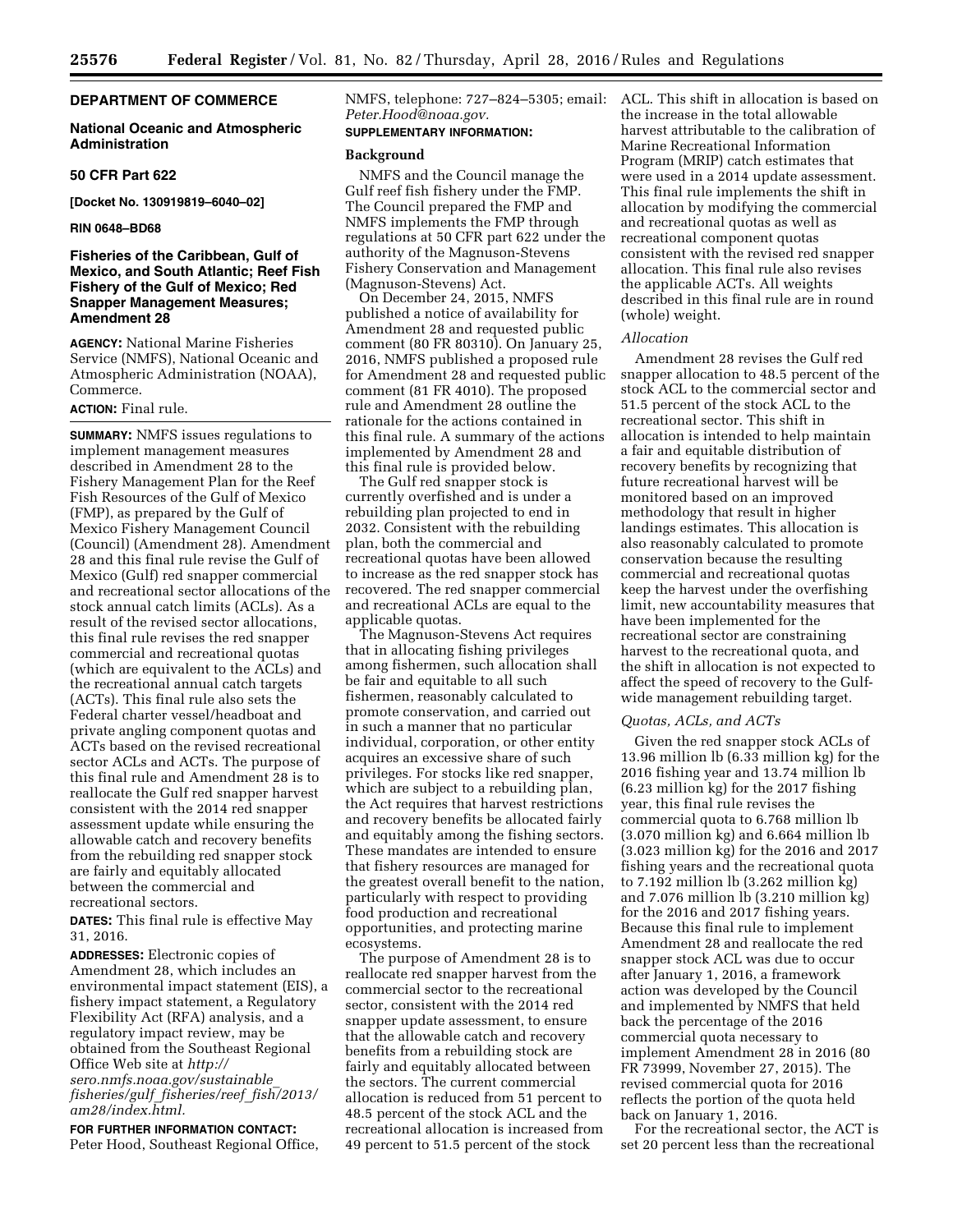quota and result in ACTs of 5.754 million lb (2.610 million kg) for 2016 and 5.661 million lb (2.568 million kg) for 2017. As described in Amendment 40 to the FMP, the recreational quota and ACT are further divided into Federal charter vessel/headboat and private angling component quotas and ACTs based on an allocation of 42.3 percent to the Federal charter vessel/ headboat component and 57.7 percent to the private angling component (80 FR 22422, April 22, 2015). As a result, this final rule sets the 2016 and 2017 Federal charter vessel/headboat component quotas at 3.042 million lb (1.380 million kg) and 2.993 million lb (1.358 million kg), and the component ACTs at 2.434 million lb (1.104 million kg) and 2.395 million lb (1.086 million kg), respectively. The rule also sets the 2016 and 2017 private angling component quotas at 4.150 million lb (1.882 million kg) and 4.083 million lb (1.852 million kg), and the component ACTs at 3.320 million lb (1.506 million kg) and 3.266 million lb (1.481 million kg), respectively. The 2016 and 2017 season lengths for each component will be determined using the revised component ACTs.

#### **Comments and Responses**

A total of 143 comments were received on Amendment 28 and the proposed rule, including comments from individuals, 1 non-governmental organization, and 5 fishing associations. NMFS received 26 comments in opposition to Amendment 28 or the proposed rule and 25 comments in support of Amendment 28 and the proposed rule. Comments in support of the action state that providing more red snapper to the recreational sector is needed, but many also state that more fish should have been allocated to the recreational sector than the allocation in Amendment 28. In addition to these comments, a minority report was submitted by 4 of the 5 members of the Council who voted against approval of Amendment 28.

The remaining comments either expressed a general frustration with red snapper management or suggested other methods to manage red snapper fishing. Comments in this category suggested: Giving management of red snapper to the Gulf states, rescinding the establishment of the Federal for-hire and private angling components, using tags to track the red snapper recreational harvest, and managing red snapper as a game fish (*i.e.,* no commercial harvest). Although these measures could be developed in another action, Amendment 28 does not address these topics because they are outside the

scope of this action. Specific comments related to the actions contained in the amendment and the rule as well as NMFS' respective responses, are summarized below.

*Comment 1:* Amendment 28 violates 407(d)(2) of the Magnuson-Stevens Act.

*Response:* NMFS disagrees. In the proposed rule, NMFS made a preliminary determination that Amendment 28 is consistent with section 407(d)(2) of the Magnuson-Stevens Act, concluding that to give effect to all of the provisions of the statute: (1) The Council complied with the mandates of section 407(d)(2) by establishing a recreational quota in 1997 that reflected the previously established allocation; and  $(2)$  that this provision does not prohibit future action to adjust the allocations as necessary to ensure consistency with the other general requirements of the Magnuson-Stevens Act, such as National Standard 2, National Standard 4, and section 303(a)(14).

The comment suggests that this preliminary determination is wrong because: (1) Section 407(d) expressly refers to ''any fishery management plan, plan amendment, or regulation submitted . . . after the date of the enactment of the Sustainable Fisheries Act''; (2) Congress did not remove the provision when the Magnuson-Stevens Act was reauthorized in 2007 and also added section 303A(h) as part of the new provisions addressing limited access privilege programs, which states that nothing in the Magnuson-Stevens Act or reauthorization shall be construed to require a reallocation; and (3) to the extent the more general provision of the Magnuson-Stevens Act are in conflict with section 407(d)(2), that specific provision must control. However, as NMFS previously described, Section 407(d)(2) must be read in context with the rest of section 407(d) as well as the Magnuson-Stevens Act as a whole. The commenter's interpretation of subdivision (d)(2) would prohibit any adjustments to an allocation that was established over 25 years ago even when better scientific data reflects a more complete understanding of historical recreational landings. This interpretation is not consistent with subdivision (d) as a whole, which expressly contemplates specific action to address the lack of a recreational quota but does not speak to future adjustments to that allocation. The specific language in section 407(d)(2) is not in conflict with the other general provisions of the Magnuson-Stevens Act because all of the provisions can be read as a consistent whole, with effect given to

every part of the statute. Further, there is nothing that indicates any intent to exclude the allocations of red snapper from these general requirements, and it is clear that Congress knew how to make such an exception. For example, the general referendum requirements in section 303A(c)(6)(D) address the referendum requirements in section 407(c), providing: ''The provisions of section 407(c) of this Act shall apply in lieu of this subparagraph for an individual fishing quota program for the Gulf of Mexico commercial red snapper fishery.'' 16 U.S.C. 1853a(c)(6)(D)(iii).

*Comment 2:* Amendment 28 is not fair and equitable as required by National Standard 4 and Magnuson-Stevens Act Section 303(a)(14) because the reallocation unfairly penalizes the commercial sector, which has not exceeded the commercial quota since the implementation of the IFQ program and because Amendment 28 fails to address the economic impact of the harvest restrictions or recovery benefits on the participants in each of the commercial, recreational, and charter fishing sectors.

*Response:* National Standard 4 requires, in relevant part, that any allocation be fair and equitable, and reasonably calculated to promote conservation. Section 303(a)(14) requires that any rebuilding plan that reduces harvest in a fishery allocate harvest restrictions and recovery benefits fairly and equitably among the commercial, private recreational, and charter fishing components. As described in the proposed rule, the allocation is fair and equitable because it addresses changes in the methodology in collecting recreational landings information that indicate recreational harvests have been underestimated and that the red snapper stock is more productive than previously thought. Allocating the quantifiable increase in the total allowable harvest attributable to the calibration to the recreational sector is a straightforward way to reconcile prior underestimates with the result of the revised survey methodology that recognizes more reliable higher recreational catch estimates. Thus, this shift in allocation is intended to help maintain a fair and equitable distribution of recovery benefits.

An economic analysis of all alternatives considered in Amendment 28, including those based on MRIP recalibration (Alternatives 8 and 9), has been included in the EIS integrated with Amendment 28. For each alternative in the amendment, losses to the commercial sector and potential gains to the recreational sector have been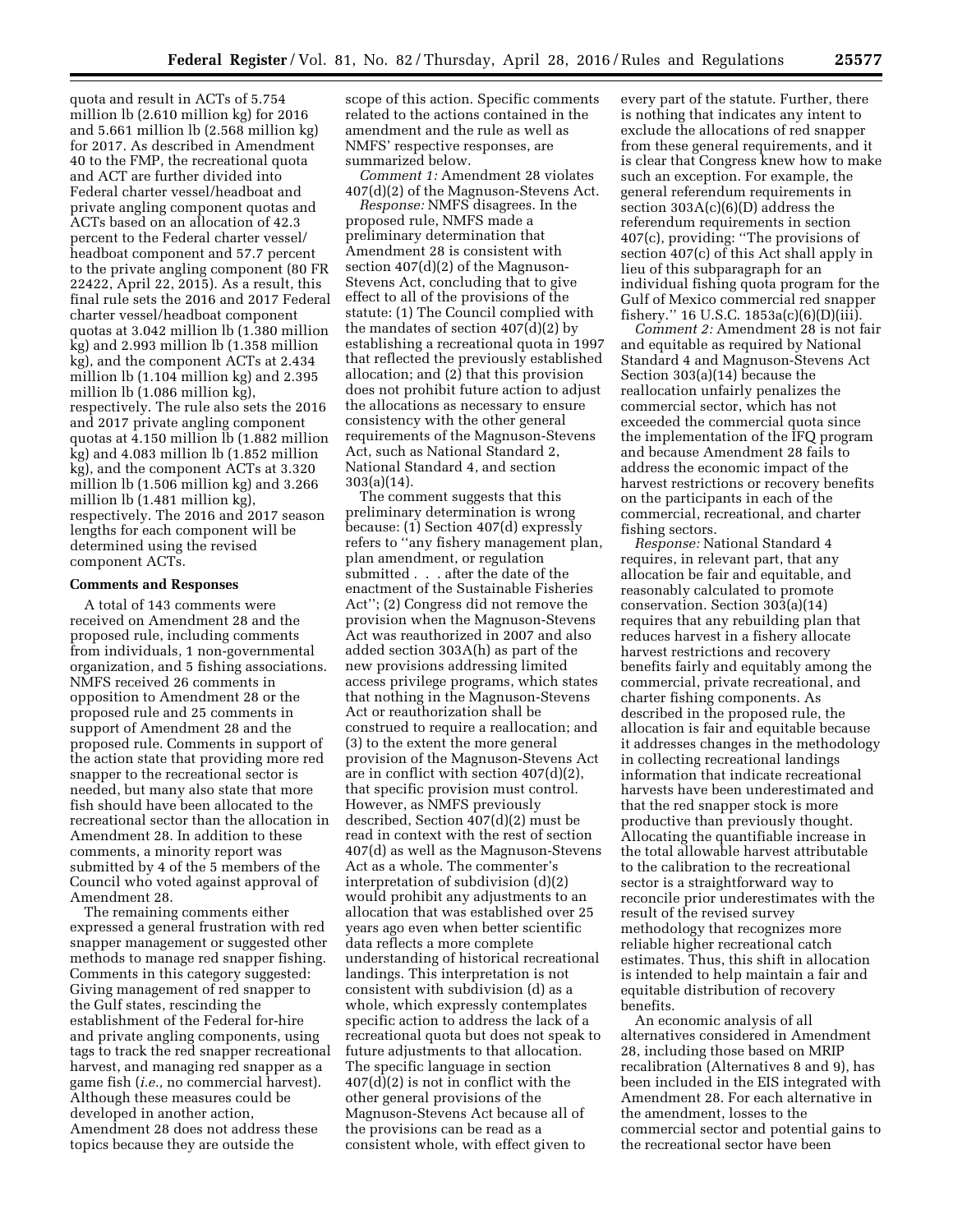quantified to the extent possible. The MRIP recalibration found that the red snapper stock productivity was previously underestimated, implying that the stock ACL in previous years could have been higher. It should be stressed, however, that the setting of red snapper commercial and recreational ACLs in previous years and accompanying economic analysis were based on the best information available at that time. Subsequently, information from the MRIP calibration, ultimately determined to be the best scientific information available, became available but could not have been previously anticipated. Similarly, neither could potential economic effects, including changes in economic activities, to either sector arising from such information. The recreational sector may have benefited from exceeding its quota but the extent of these benefits was constrained by the shortened fishing season. In the future, recreational overages would be limited due to the accountability measure changes for the sector implemented in 2015 (80 FR 14328, March 19, 2015). Since 2007, the commercial sector has benefited from the introduction of the IFQ system despite being effectively constrained to its quota. The MRIP recalibration has resulted in increasing the red snapper stock ACL, benefiting both the commercial and recreational sectors. Given the higher stock ACL, the proposed reallocation would increase the benefits to the recreational sector and would limit, but not eliminate, the benefit increases to the commercial sector.

*Comment 3:* Amendment 28 does not promote conservation as required by National Standard 4 and violates 303(a)(1)(A) of the Magnuson-Stevens Act by failing to protect, restore, and promote the long-term health of the fishery because it will reduce the spawning potential ratio (SPR) for the eastern portion of red snapper stock.

*Response:* NMFS disagrees. Although under the new allocation the projections indicate that the SPR would decline in the eastern Gulf portion of the red snapper stock, the SPR is also projected to decline in the eastern Gulf under the status quo allocation. Further, the projected decline from the shift in allocation is expected to be similar to the status quo because the proposed change in the allocation ratio is small (2.5 percent), which is less than 0.5 million lb (0.23 million kg), and the recreational ACT requires NMFS to project season lengths based on a catch target that is almost 1.5 million lb (0.68 million kg) less than the recreational quota.

The Council currently manages the Gulf red snapper stock as one Gulf-wide stock with a Gulf-wide status determination criteria and a Gulf-wide rebuilding plan. The Council selected the allocation alternative in Amendment 28 instead of the greater shift in allocation presented in another MRIPbased option (Alternative 9) in part to avoid higher declines in SPR for the eastern Gulf. Any decrease in the SPR in the eastern Gulf is expected to be offset by a larger increase of SPR in the western Gulf, which results in a Gulfwide recovery of red snapper under the rebuilding plan. Further, the resulting commercial and recreational quotas keep the harvest under the overfishing limit, and new accountability measures that have been implemented for the recreational sector are constraining harvest to the recreational quota. Thus, the amendment does promote conservation.

The commenter also stated the SPR projections included in Amendment 28 are not based on rational assumptions related to selectivity and discard mortality. Specifically, the commenter asserted that the projections assumed that selectivity would remain unchanged until 2032, which is unrealistic, and there would be a 10 percent discard mortality rate, which is based on the use of a venting tool that is no longer required as of August 2013 (78 FR 46820, August 2, 2013). The commenter stated a 21 percent discard mortality rate should be applied to any stock projections and to support this comment included analyses conducted by a consulting firm. These analyses, which were only provided to the NMFS in February 2016, have not been presented to the Council's Scientific and Statistical Committee (SSC) or the Council. Further, these analyses do not present any information that indicates that the selectivity will change or that the removal of the venting tool requirement will necessarily result in a substantially higher discard mortality rate. With respect to release mortality, the analyses recognize that the venting tool requirement was removed to allow fishermen the ability to choose methods or tools appropriate for their situation when releasing reef fish. The venting tool requirement was removed based on the advice from the Council's SSC, which concluded that although some information shows that venting tools are helpful to reducing barotrauma, the use of descent devices may be preferable to venting in some situations, there is evidence that some fishermen use improper methods to vent fish, and there are situations such as fishing in

shallow waters when neither venting nor decent devices are needed. Further, NMFS, Sea Grant, and state marine resource agencies promote educational and outreach activities encouraging fishermen to use venting tools and decent devices. Circle hook and dehooking device regulations to minimize bycatch and bycatch mortality that were put in place with the venting tool requirement also remain in place. The foregoing explains the rational basis for the Council's decision to rely on the projections provided by the Southeast Fisheries Science Center (SEFSC).

*Comment 4:* Amendment 28 violates 303(a)(1)(A) of the Magnuson-Stevens Act by creating instability in the commercial sector.

*Response:* NMFS disagrees that Amendment 28 will create instability in the commercial sector. In terms of season length, ex-vessel prices, no quota overages, enhanced safety at sea, and absence of other race to fish (derby) conditions, stability in the commercial sector, which operates under an IFQ program, would remain unaffected by the reallocation in this final rule. The commercial red snapper sector was stable when the commercial quota was as low as 3.315 million lb (1.504 million kg) in 2007 when the IFQ program was established, and would be expected to remain stable at the 2016 and 2017 quota levels that are more than twice the 2007 quota. Even with possible future commercial quota reductions, the type of stability described above would still occur.

Although the lessened allocation ratio for the commercial sector would reduce the availability of IFQ allocations, which in turn could put upward pressure on allocation prices, this condition is more likely to arise with larger changes to the allocation ratio than the minimal one selected in Amendment 28. This could be challenging to buyers of IFQ allocations, such as small IFQ shareholders and more recent entrants, and, the lessened allocation ratio could disrupt the stable planning horizon of commercial fishermen as they may need to re-scale their operations due to lower than expected IFQ allocations, although the scale of these effects under Amendment 28 would be minimal. Further, this sort of instability may be expected to diminish over time as fishermen adjust to the new allocation ratio. Nevertheless, it is likely that the commercial sector's dissatisfaction with the allocation change would persist for some time.

*Comment 5:* Amendment 28 violates the Council's allocation policy because the reallocation is not connected to the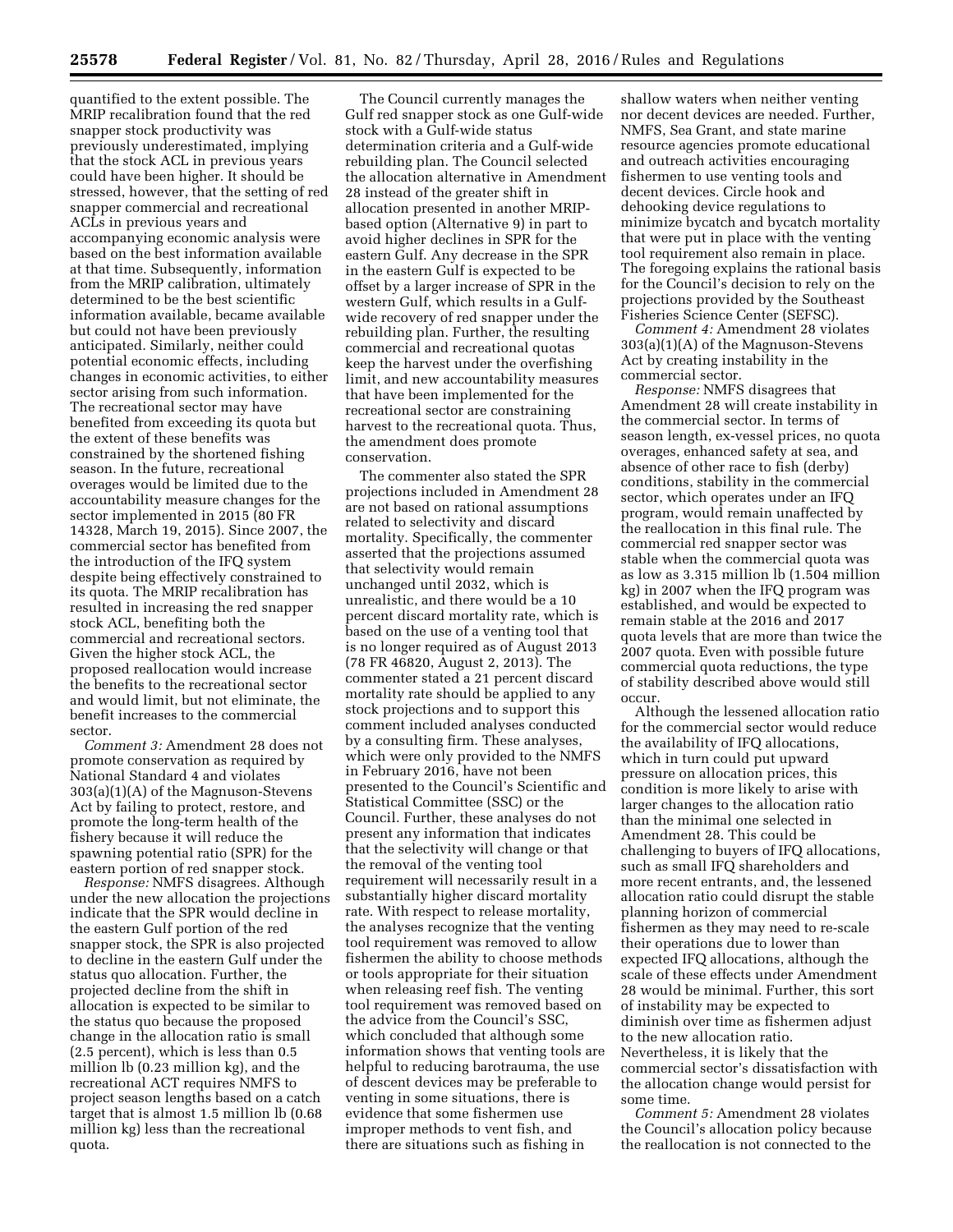achievement of optimum yield (OY), frustrates the FMP objective of rebuilding the stock because of declines in SPR in the eastern Gulf, does not promote a rational or easily managed use of the resource, will not increase efficiency or benefit the recreational sector, and will not provide for the sustained participation of fishing communities in the eastern Gulf.

*Response:* NMFS disagrees that the reallocation is not consistent with the Council's allocation policy. Although this final rule redistributes quota from the commercial sector, which has little management uncertainty, to the recreational sector, which has greater management uncertainty, that is currently addressed by using a 20 percent buffer between the recreational ACL and ACT. The use of an ACT is not inconsistent with the requirement under National Standard 1 to achieve OY on a continuing basis. The ACT is the amount of annual catch that is intended to control actual catch at or below the ACL, 50 CFR 600.310(f)(2)(v), while OY is ''a long-term average amount of desired yield from a stock.'' 50 CFR 600.310(e)(3)(ii). The National Standard Guidelines explain the use of the phrase ''achieving, on a continuing basis, the optimum yield from each fishery'' in National Standard 1 in that context. 50 CFR 600.310(e)(3)(i)(B). For the recreational sector, the ACT is intended to help achieve OY by ensuring that overfishing does not occur and the red snapper stock continues to rebuild, consistent with § 600.310(3)(3)(i)(B).

The reallocation in this final rule does not conflict with the FMP objective to rebuild the red snapper stock throughout the Gulf. As discussed above, Gulf red snapper is managed as one Gulf-wide stock. This stock has Gulf-wide status determination criteria and is managed to achieve a Gulf-wide rebuilding plan. Although the stock condition is not uniform over the entire management unit, the stock is not undergoing overfishing and is rebuilding as scheduled under the rebuilding plan.

Amendment 28 addresses the results of changes in the methodology in collecting recreational landings information that indicate that recreational harvests have been underestimated, allowed for increases in the acceptable biological catch (ABC), and the implementation of higher quotas for both the recreational and commercial sectors. The reallocation in this final rule will promote a rational, more easily managed resource by reconciling new information that shows past recreational landings were underestimated with the fact that future

recreational harvest will be monitored based on an improved methodology that recognizes more reliable higher landings estimates.

With respect to efficiency, the Council's allocation policy states that allocation shall consider efficient utilization of fishery resources, but should not just redistribute gains and burdens without an increase in efficiency. Amendment 28 contains a lengthy consideration of the issue of efficiency in the utilization of the red snapper resource, including an economic study conducted by the SEFSC, reviewed by the Council's Socioeconomic SSC and presented to the Council in October 2012, which concludes that the current allocation is inefficient. In developing Amendment 28, the Council did consider efficiency in evaluating the effects of reallocation but could not definitively conclude that it would increase or decrease efficiency in the utilization of the red snapper resource. Amendment 28 also notes that, in principle, benefits to the recreational sector would accrue from a quota increase as a result of the reallocation, because each additional fish made available for harvest by the sector has value to the sector. However, certain conditions, such as state red snapper regulations that are inconsistent with Federal regulations, would tend to limit the extent of such benefits for anglers in Federal waters.

Amendment 28 includes a description of several commercial and recreational fishing communities throughout the Gulf and an analysis of the social and economic effects on fishing communities in general. The nature of social and economic effects on these communities resulting from the decline in SPR in the eastern Gulf is discussed in more general terms as part of the effects analysis for each allocation alternative. Negative or positive social and economic effects on the commercial or recreational sector, as a whole, would imply similar directional effects on the sector's fishing communities and these effects would vary by area or by the degree of dependence on red snapper. The decline in SPR in the eastern Gulf is relatively small so as not to pose as a significant threat to the sustained participation of fishing communities in the red snapper segment of the reef fish fishery. Moreover, NMFS notes that negative effects experienced by those fishing for red snapper would be mitigated by the presence of other species important to the fishing communities.

*Comment 6:* Amendment 28 violates National Standard 2 because the recalibration methods used in the stock

assessment were not based on the best scientific information available and state landings information was not referenced in the amendment.

*Response:* NMFS disagrees. The 2014 update red snapper stock assessment and a revision to that assessment were reviewed by the Council's SSC, and in both cases, the SSC determined that the assessments, both using the MRIP recalibrated landings data, were based on the best scientific information available, consistent with National Standard 2. In addition, the SEFSC reviewed Amendment 28 and in a memorandum dated October 9, 2015, certified the amendment is based on best scientific information available.

The comment also states that Amendment 28 did not reference state landings information that suggests MRIP has overestimated the recreational harvest. NMFS assumes the commenter is referring to recent state surveys run by Louisiana and Alabama, which are still in varying stages of review by independent consultants that must be completed before meaningful conclusions regarding the quality of their estimates relative to MRIP can be drawn. Until then, the state landings information is not considered to be the best scientific information available for use in management.

*Comment 7:* Amendment 28 violates the National Environmental Policy Act (NEPA). Amendment 28 does not meet the purpose and need of the amendment or explain why averages are used to calculate the percentage allocation. Amendment 28 also does not contain a reasonable range of alternatives because there are no alternatives allocating more fish to the commercial sector.

*Response:* NMFS disagrees that Amendment 28 violates NEPA. The reallocation selected by the Council addresses the purpose and need of Amendment 28, which is to reallocate the red snapper harvest consistent with the 2014 update assessment to ensure the allowable catch and recovery benefits are fairly and equitably allocated, and to base sector allocations on the best scientific information available while achieving OY and rebuilding the red snapper stock. As described Amendment 28, the change in allocation is based on the proportion of the increase in the ABC that results from the recalibration of MRIP catch estimates to the recreational sector, which is the best scientific information available as described in the response to Comment 6 on National Standard 2. Allocating this quantifiable increase in the ABC to the recreational sector is a straightforward way to reconcile new information that shows past recreational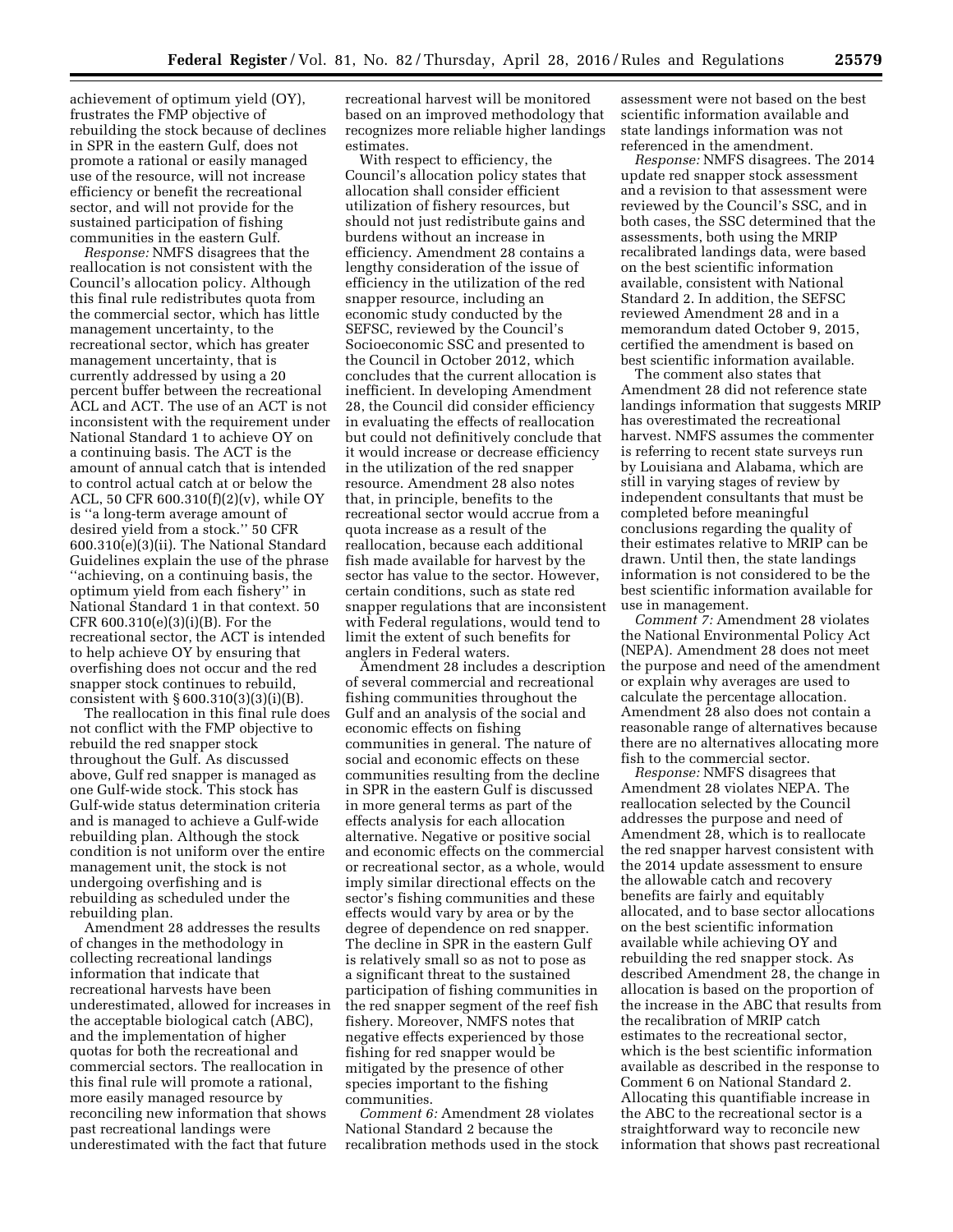landings were underestimated. Future recreational harvest will be monitored based on an improved methodology that recognizes more reliable higher landings estimates. This shift in allocation is intended to help maintain a fair and equitable distribution of recovery benefits.

The rationale for using an average in the change of allocation over the years 2015 to 2017 is explained in Section 2.1 of Amendment 28. ''For 2015 to 2017, the amounts of quota attributable to the MRIP recalibration were derived from projections provided by the SEFSC (Appendix H). Percentages of the red snapper quota allocated to each sector on an annual basis would fluctuate based on the quota and on the amounts attributed to the recalibration. However, for this action, the Council elected to base the commercial and recreational allocations on the average percentages of the red snapper quota that would be allocated to each sector between 2015 and 2017.'' Thus, the Council used averages to account for fluctuations in the projections.

Although the final version of Amendment 28 did not analyze alternatives that increase the commercial allocation, the Council did consider these alternatives in earlier drafts of the amendment. As explained in the response to comments on the draft EIS (final EIS Appendix D) for Amendment 28, when Amendment 28 was first developed as an options paper it included alternatives that would have shifted allocation from the recreational sector to the commercial sector. These alternatives were subsequently removed by the Council after review of an economic analysis conducted by the SEFSC that concluded that the red snapper allocation between sectors was not efficient and a marginal shift in allocation to the recreational sector would likely increase net benefits to the nation. In addition, the Council was concerned about the loss of fishing opportunities by the recreational sector. As described in the Notice of Intent, ''After considering the economic analyses conducted by NMFS, the loss of fishing opportunities by the recreational sector due to shorter fishing seasons, and public comments provided at Council meetings, the Council concluded that increasing the allocation of red snapper to the commercial sector would not meet the purpose and need of Amendment 28.'' (78 FR 66900, November 7, 2013*).* 

Based on the best scientific information available, the Council determined that it was appropriate to modify the purpose and need statement of the amendment to focus on

reallocating the red snapper harvest consistent with the red snapper assessment update, to ensure the allowable catch and recovery benefits are fairly and equitably allocated between the commercial and recreational sectors. When the draft EIS was published for comment, it included this revised purpose and need statement and two new alternatives added by the Council to address the new information and the revised purpose and need. The draft EIS for Amendment 28 did not include alternatives that would increase the commercial sector's allocation because the new scientific information did not change any previous understanding of commercial landings. NMFS explained this in its response to comments on the draft EIS, and included in that discussion an analysis of the environmental consequences of increasing the commercial allocation, as noted in its Record of Decision.

*Comment 8:* Amendment 28 violates NEPA because there is insufficient analysis of effects; specifically, there was insufficient analysis of the projected decline in SPR for the eastern component of the stock, the impacts analysis ''assum[es] a stable or increasing quota'' when the quota will be decreasing through 2032, there are outdated passages that refer to gains in net economic benefits resulting from allocation, and the analysis does not address the provision in the Congressional Omnibus Appropriations Bill signed into law on December 18, 2015.

*Response:* Amendment 28 contains a sufficient effects analysis. Amendment 28 contains a thorough analysis of the effects of the alternatives considered in the final EIS. With respect to the projected decline in SPR for the eastern component of the stock, as previously discussed in NMFS's responses to Comments 2 and 3, the Council manages red snapper Gulf-wide to meet a Gulfwide rebuilding target and time frame. Further, the effects of the declining stock status in the eastern Gulf were considered in evaluating the stock in both SEDAR 31 and the 2014 update assessment and were the basis of setting the 2015 to 2017 ABCs by the SSC. The results of the next assessment will be provided to the Council to determine if further regulatory changes are warranted.

The discussion of the social effects of Amendment 28 largely focused on impacts ''assuming a stable or increasing quota.'' However, the discussion also acknowledged that ''it is possible the quota may decrease in future years, for example, if recruitment declines,'' and describes how problems

associated with the commercial sector's loss of access to red snapper from reallocation under Alternatives 2–7 in Amendment 28 would be compounded should the quota decline in response to a declining ABC.

The references to gains in net economic benefits resulting from allocation are retained in Amendment 28 because they remain relevant for the assessment of allocation alternatives. They present the type of economic analysis that needs to be conducted when assessing the economic implications of allocation measures. The analysis that estimated marginal valuation (*i.e.,* economic value of a fish) in the commercial and recreational sectors remains valid both in terms of approach and results. However, as explained in Amendment 28, the use of the equimarginal principle, which means comparing the marginal values of the commercial and recreational sectors to determine the level of allocation to each sector that result in the greatest net economic benefits, is no longer valid. This is because the recreational sector's open access system is not conducive to an efficient allocation within the sector, making it impossible to provide policyrelevant rankings of the reallocation alternatives in the amendment based on the expected net benefits to the nation.

The impact of the provision in the Congressional Omnibus Appropriations Bill signed into law on December 18, 2015, that affects the management of the Reef Fish FMP for fiscal year 2016 was not addressed in Amendment 28 because the bill became law after the Council submitted the amendment to NMFS for review. Further, this legislation has no direct bearing on the allocation decision. Although this legislation may increase the uncertainty in the recreational season length projections, the recreational and component ACTs will help ensure that the recreational ACL is not exceeded and NMFS will consider this additional uncertainty when determining the appropriate closure date.

*Comment 9:* Amendment 28 suffers from procedural defects and Amendment 28 should not be approved.

*Response:* There are no procedural defects that would require disapproval of the FMP or final rule. The comment incorrectly identifies the date that the Council submitted the amendment to NMFS for preliminary review as the transmittal date referred to in Section 304(a) of the Magnuson-Stevens Act. The transmittal date was December 18, 2015, and the notice of availability for Amendment 28 published on December 24, 2015 (80 FR 80310). This is generally consistent with the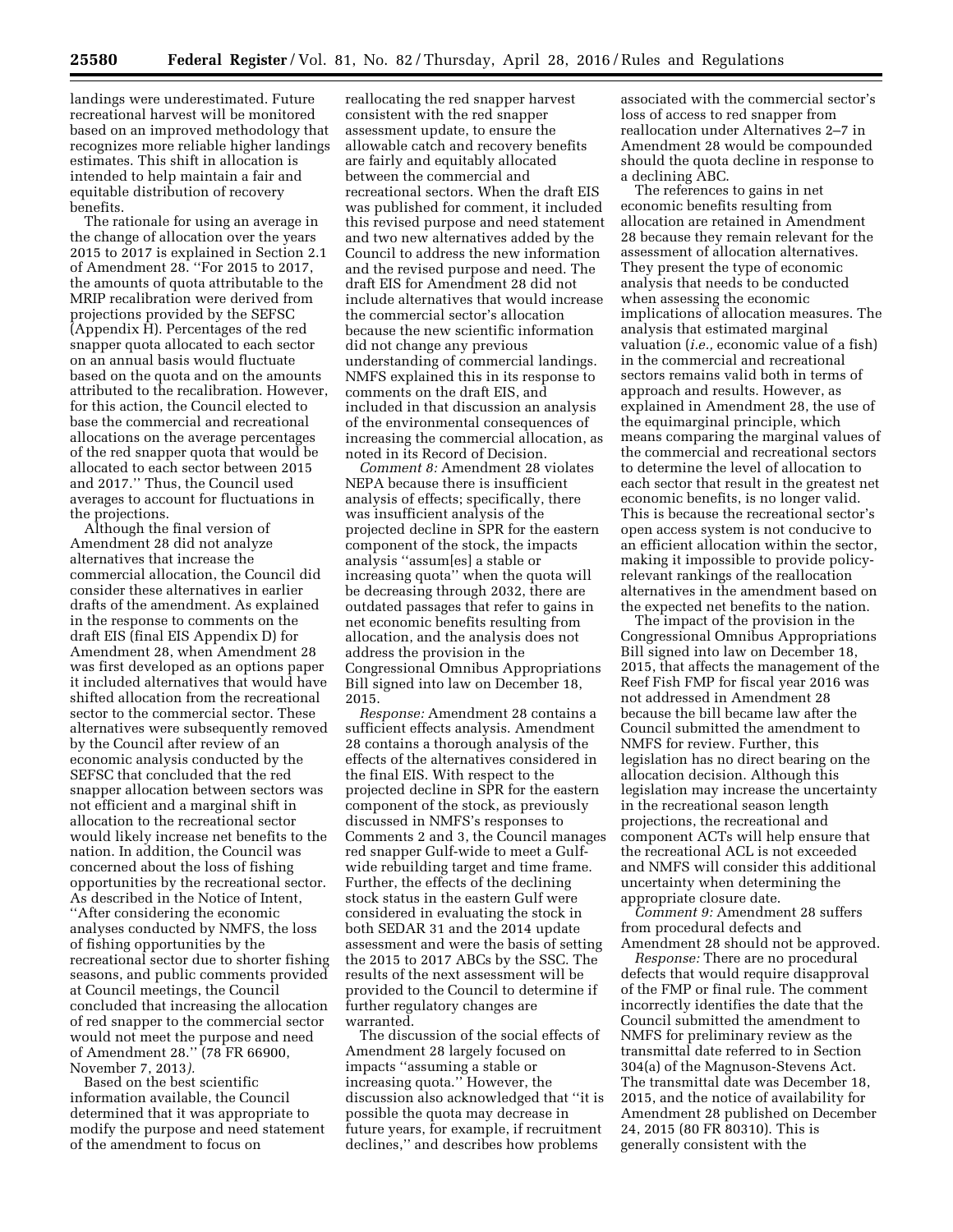requirement in Section 304(a) that a notice of availability be published on or before the 5th day after the day the Council transmits a plan amendment to the Secretary. With respect to changes made to the document after the Council took final action, at its August 2015 meeting, the Council expressly authorized staff to make any required editorial changes to the amendment. Any changes subsequently made to Amendment 28 were consistent with this authority.

The comment also states that it was improper for the Council to take final action on Amendment 28 prior to the release of the final 2014 update stock assessment report. Although the written report of the update assessment was not available until September 2015, which is after the Council took final action on Amendment 28 in August 2015, that report merely formalizes the information that was previously presented to the Council, the SSC, and the public. That draft assessment report was also used by the Council to increase the red snapper sector quotas in the spring of 2015. The public had an opportunity to comment on the assessment results both during the Council webinar and during the comment period on the proposed rule to implement the quota increase that was published in April 2015 (80 FR 17380, April 1, 2015). The amount of increase in the total allowable harvest attributable to the MRIP recalibration was derived from projections provided by the SEFSC in March 2015 and that analysis is included in Appendix H to Amendment 28.

The comment states that the Fishery Impact Statement (FIS) for Amendment 28 is incomplete because it does not contain a discussion of the action's impact on SPR and stock abundance in the eastern Gulf. However, the FIS incorporates, by reference, the more detailed discussion of the expected effects provided in Chapter 4 of Amendment 28, and Section 4.1.2 of that Chapter addresses this issue.

*Comment 10:* Amendment 28 is not intended to, nor does it fix any purported errors in landings history over the base years used to establish the 51 percent commercial and 49 percent recreational initial allocation.

*Response:* Amendment 28 is not an attempt to fix the estimates used to establish the initial allocation and is not based on past red snapper harvest history. Amendment 28 and the reallocation in this final rule are based on new scientific information that indicates that recreational landings are greater than previously estimated. These revised historical recreational landings

were then used in the 2014 update assessment and had a quantifiable impact on the results of that assessment. Allocating this quantifiable increase in the ABC to the recreational sector is a straightforward way to reconcile new information that shows that past recreational landings were underestimated.

*Comment 11:* The recreational sector should have received a greater increase in allocation than the preferred alternative selected by the Council.

*Response:* The Council evaluated several different alternatives that would increase the recreational sector's red snapper allocation during the development of Amendment 28. These alternatives included straightforward percentage changes, changes based on the red snapper stock ACL, and changes based on the new recreational catch information used in the 2014 update assessment. As explained in the responses to Comments 2 and 7, the Council determined, and NMFS agrees, that the allocation selected both meets the purpose and need of Amendment 28, and is fair and equitable because it addresses changes in the methodology in collecting recreational landings information that indicate recreational harvests have been underestimated.

#### **Classification**

The Regional Administrator, Southeast Region, NMFS, has determined that this final rule is necessary for the conservation and management of Gulf red snapper and is consistent with Amendment 28, the FMP, the Magnuson-Stevens Act, and other applicable law.

This final rule has been determined to be not significant for purposes of Executive Order 12866.

In compliance with section 604 of the RFA, NMFS prepared a Final Regulatory Flexibility Analysis (FRFA) for this final rule. The FRFA incorporates the Initial Regulatory Flexibility Analysis (IRFA), a summary of the significant economic issues raised by public comment, NMFS' responses to those comments, and a summary of the analyses completed to support the action. The FRFA follows.

The preamble to the final rule provides the statement of the need for and objectives of this final rule. The Magnuson-Stevens Act provides the statutory basis for this final rule.

No duplicative, overlapping, or conflicting Federal rules have been identified. Moreover, this final rule is not expected to change current reporting, record-keeping, and other compliance requirements on directly affected small entities.

No comments specific to the IRFA were received from the public or from Chief Counsel for the Advocacy of the Small Business Administration and, therefore, no public comments are addressed in this FRFA. Certain comments with socio-economic implications are addressed in the comments and responses section in the responses to comments 2, 4, 5, and 7. No changes to the proposed rule were made in response to such comments.

NMFS agrees that the Council's choice of preferred alternative will best achieve the Council's objectives for Amendment 28 while minimizing, to the extent practicable, the adverse effects on fishers, support industries, and associated communities.

NMFS expects this final rule to directly affect federally permitted commercial reef fish fishermen that harvest red snapper in the Gulf. Changes to the recreational red snapper ACL/ ACT due to the reallocation will not directly apply to or regulate charter vessel and headboat (for-hire) businesses. Any impact to the profitability or competitiveness of forhire fishing businesses will be the result of changes in for-hire angler demand and will therefore be indirect in nature. Although anglers will be directly affected by this final rule, the RFA does not consider them as small entities. NMFS has not identified any other small entities that will be directly affected by this rule.

Commercial harvest of red snapper in the Gulf is currently managed under an IFQ program. From 2010 through 2014, an annual average of 375 vessels landed at least 1 lb (0.45 kg) of red snapper. Each vessel generated annual average dockside revenues of approximately \$102,000 (2014 dollars), of which \$36,000 were from red snapper, \$38,000 from other species jointly landed with red snapper, and \$28,000 from other species on trips without red snapper. Vessels that caught and landed red snapper may also operate in other fisheries, the revenues of which are not known and are not reflected in these totals.

The Small Business Administration has established size criteria for all major industry sectors in the U.S., including fish harvesters. A business involved in fish harvesting is classified as a small business if it is independently owned and operated, is not dominant in its field of operation (including its affiliates), and has combined annual receipts not in excess of \$20.5 million (North American Industry Classification System, NAICS code 114111, finfish fishing) for all its affiliated operations worldwide.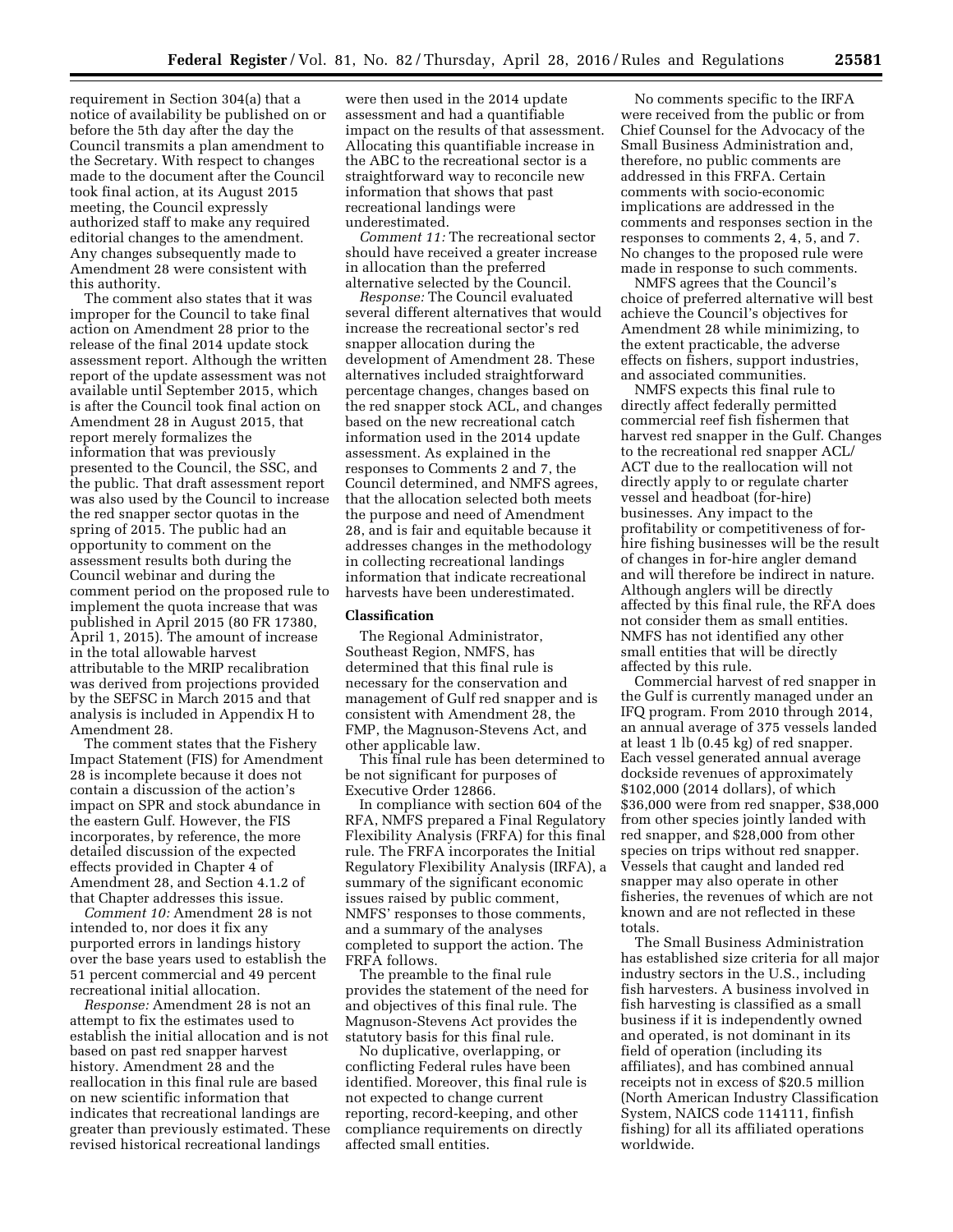Based on revenue information, all 375 commercial vessels directly affected by this final rule may be assumed to be small entities. Thus, the final rule will affect a substantial number of small entities. Because all entities expected to be directly affected by the final rule are determined for the purpose of this analysis to be small business entities, the issue of disproportional effects on large and small entities does not arise in the present case.

The final rule will change the commercial and recreational sector allocation of the red snapper quota from 51 percent for the commercial sector and 49 percent for the recreational sector to 48.5 percent and 51.5 percent for the commercial and recreational sectors, respectively. The total ACL will be 13.960 million lb (6.33 million kg) for 2016 and 13.740 million lb (6.23 million kg) for 2017. Under the current allocation, the commercial sector's ACL would be 7.120 million lb (3.22 million kg) for 2016 and 7.007 million lb (3.17 million kg) for 2017. Relative to these commercial ACLs, the reallocation will reduce the commercial sector allocation by 0.352 million lb (0.160 million kg) in 2016 and 0.343 million lb (0.156 million kg) in 2017, or a total of 0.695 million lb (0.315 million kg) over 2 years. Based on 2013 median ex-vessel price per pound for red snapper of \$4.83 when adjusted to 2014 prices (\$4.75 at 2013 dollars), these commercial quota reductions will be expected to reduce total gross revenue (ex-vessel revenue, minus the IFQ program's 3 percent cost recovery fee) of vessels that commercially harvest red snapper by approximately \$1.48 million (2014 dollars) in 2016 and \$1.45 million in 2017 for all vessels. Over 2 years, total revenue reductions will be \$2.93 million, or an average of \$1.46 million per year for all vessels. This average revenue reduction may be considered to approximate the annual revenue reduction of directly affected commercial vessels over a number of years for which the red snapper commercial quota is held at about the same levels as in 2016 and 2017. Based on the 2010–2014 average of 375 vessels that commercially harvested red snapper, the revenue reduction per vessel will be approximately \$3,893 annually. This amount is approximately 4 percent of total per vessel revenues from all species.

The following discussion describes the eight alternatives that were not selected as preferred in Amendment 28 by the Council.

The first alternative, the no action alternative, would maintain the current commercial and recreational allocation

of the red snapper ACL. This alternative would maintain relatively the same economic benefits to commercial vessels but at levels higher than those afforded by the preferred alternative. The second alternative would increase the recreational sector's allocation by 3 percent, resulting in a 48 percent commercial and 52 percent recreational sector allocation. The third alternative would increase the recreational sector's allocation by 5 percent, resulting in a 46 percent commercial and 54 percent recreational sector allocation. The fourth alternative would increase the recreational sector's allocation by 10 percent, resulting in a 41 percent commercial and 59 percent recreational sector allocation. The fifth alternative would allocate to the recreational sector 75 percent of the red snapper ACL increases beyond 9.12 million lb (4.14 million kg), resulting in a 42 percent commercial and 58 percent recreational sector allocation in 2016 and 42.3 percent commercial and 57.7 percent recreational sector allocation in 2017. The sixth alternative would allocate to the recreational sector all red snapper ACL increases beyond a stock ACL of 9.12 million lb (4.14 million kg), resulting in a 33.3 percent commercial and 66.7 percent recreational sector allocation in 2016 and 33.9 percent commercial and 66.1 percent recreational sector allocation in 2017. The seventh alternative would allocate to the recreational sector 75 percent of any red snapper ACL increases beyond a stock ACL 10.0 million lb (4.54 million kg), resulting in a 43.6 percent commercial and 56.4 percent recreational sector allocation in 2016 and 43.9 percent commercial and 56.1 percent recreational sector allocation in 2017. The eighth alternative (Alternative 9 in Action 1) would allocate increases in the red snapper ACL due to the recalibration of MRIP catch estimates and to the change in size selectivity to the recreational sector, resulting in a 42.5 percent commercial and 57.5 percent recreational sector allocation in 2016 and 2017. All these other alternatives, except the no action alternative, would result in larger quota (ACL) and revenue reductions for the commercial vessels that harvest red snapper. The no action alternative was not selected because it would not meet the purpose and need of the amendment.

Section 212 of the Small Business Regulatory Enforcement Fairness Act of 1996 states that, for each rule or group of related rules for which an agency is required to prepare a FRFA, the agency shall publish one or more guides to

assist small entities in complying with the rule, and shall designate such publications as small entity compliance guides. As part of the rulemaking process, NMFS prepared a fishery bulletin, which also serves as a small entity compliance guide. The fishery bulletin will be sent to all interested parties.

#### **List of Subjects in 50 CFR Part 622**

Allocation, Commercial, Fisheries, Fishing, Gulf, Recreational, Red snapper.

Dated: April 21, 2016.

#### **Samuel D. Rauch III,**

*Deputy Assistant Administrator for Regulatory Programs, National Marine Fisheries Service.* 

For the reasons set out in the preamble, 50 CFR part 622 is amended as follows:

#### **PART 622—FISHERIES OF THE CARIBBEAN, GULF OF MEXICO, AND SOUTH ATLANTIC**

■ 1. The authority citation for part 622 continues to read as follows:

**Authority:** 16 U.S.C. 1801 *et seq.* 

■ 2. In § 622.39, revise paragraphs  $(a)(1)(i)$  and  $(a)(2)(i)$  to read as follows:

#### **§ 622.39 Quotas.**

\* \* \* \* \*

## (a) \* \* \*

 $(1) * * * *$ 

(i) *Commercial quota for red snapper.*  (A) For fishing year 2015—7.293 million lb (3.308 million kg), round weight.

(B) For fishing year 2016—6.768 million lb (3.070 million kg), round weight.

(C) For fishing year 2017 and subsequent fishing years—6.664 million lb (3.023 million kg), round weight.

\* \* \* \* \* (2) \* \* \*

(i) *Recreational quota for red snapper*—(A) *Total recreational quota (Federal charter vessel/headboat and private angling component quotas combined)*—(*1*) For fishing year 2015— 7.007 million lb (3.178 million kg), round weight.

(*2*) For fishing year 2016—7.192 million lb (3.262 million kg), round weight.

(*3*) For fishing year 2017 and subsequent fishing years—7.076 million lb (3.210 million kg), round weight.

(B) *Federal charter vessel/headboat component quota.* The Federal charter vessel/headboat component quota applies to vessels that have been issued a valid Federal charter vessel/headboat permit for Gulf reef fish any time during the fishing year. This component quota